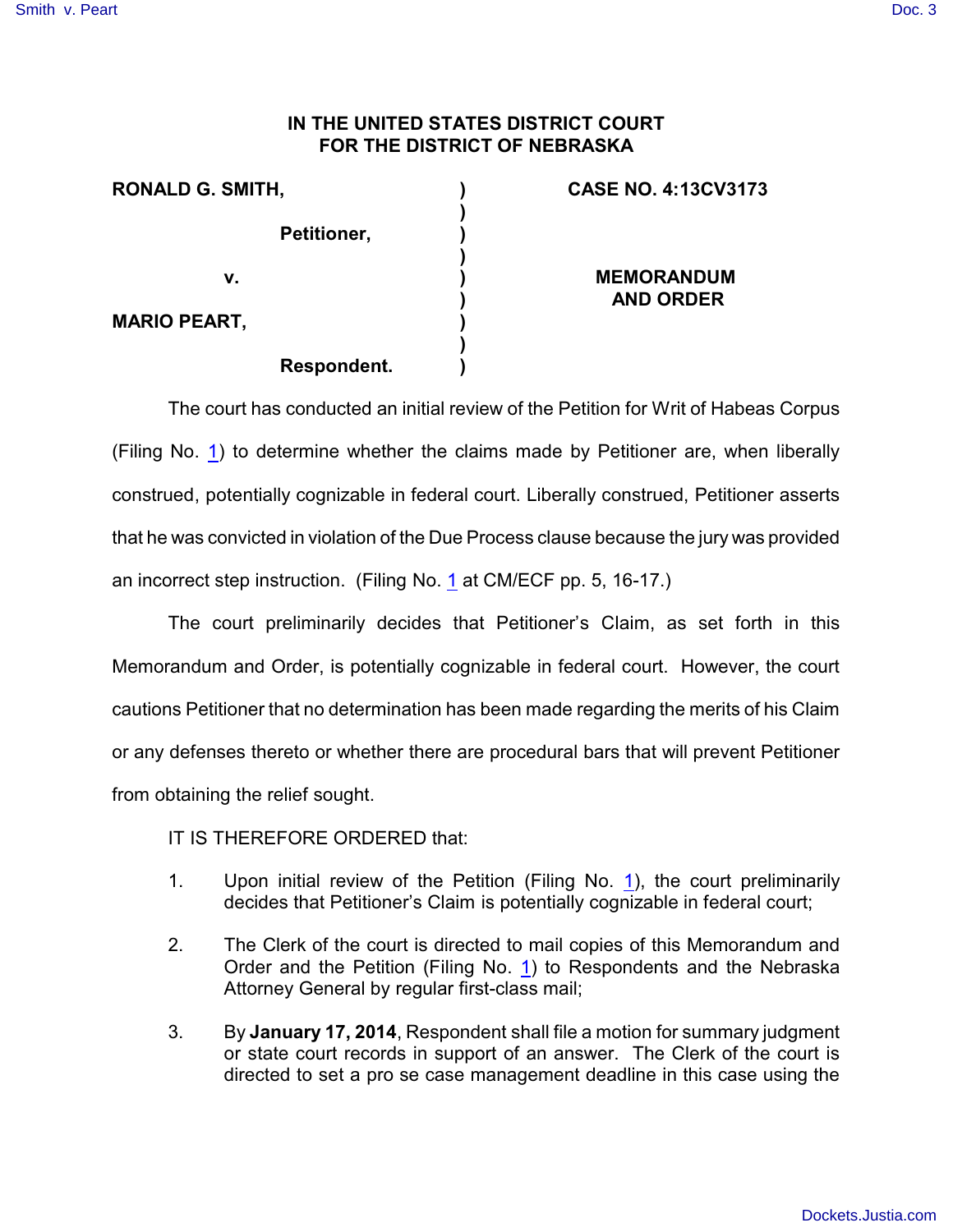following text: **January 17, 2014**: deadline for Respondent to file state court records in support of answer or motion for summary judgment;

- 4. If Respondent elects to file a motion for summary judgment, the following procedures shall be followed by Respondent and Petitioner:
	- A. The motion for summary judgment shall be accompanied by a separate brief, submitted at the time of the filing of the motion.
	- B. The motion for summary judgment shall be supported by such state court records as are necessary to support the motion. Those records shall be contained in a separate filing entitled: "Designation of State Court Records in Support of Motion for Summary Judgment."
	- C. Copies of the motion for summary judgment, the designation, including state court records, and Respondent's brief shall be served upon Petitioner *except* that Respondent is only required to provide Petitioner with a copy of the specific pages of the record which are cited in Respondent's brief. In the event that the designation of state court records is deemed insufficient by Petitioner, Petitioner may file a motion with the court requesting additional documents. Such motion shall set forth the documents requested and the reasons the documents are relevant to the cognizable claims.
	- D. No later than 30 days following the filing of the motion for summary judgment, Petitioner shall file and serve a brief in opposition to the motion for summary judgment. Petitioner shall submit no other documents unless directed to do so by the court.
	- E. No later than 30 days after the filing of Petitioner's brief, Respondent shall file and serve a reply brief. In the event that Respondent elects not to file a reply brief, he should inform the court by filing a notice stating that he will not file a reply brief and that the motion is therefore fully submitted for decision.
	- F. If the motion for summary judgment is denied, Respondent shall file an answer, a designation and a brief that complies with terms of this order. (*See* the following paragraph.) The documents shall be filed no later than 30 days after the denial of the motion for summary judgment. **Respondent is warned that the failure to file an answer, a designation and a brief in a timely fashion may result in the imposition of sanctions, including the release of Petitioner;**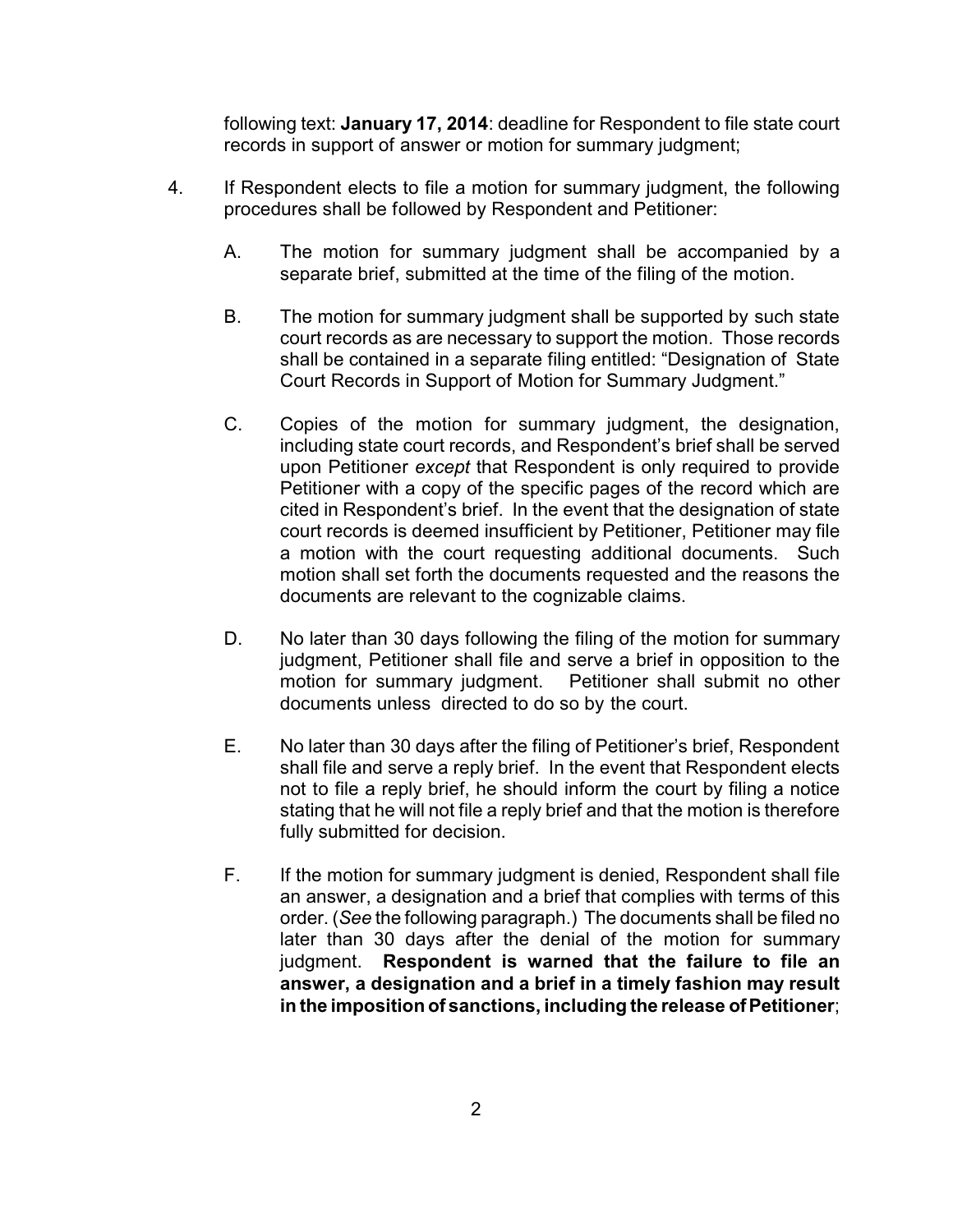- 5. If Respondent elects to file an answer, the following procedures shall be followed by Respondent and Petitioner:
	- A. By **January 17, 2014**, Respondent shall file all state court records which are relevant to the cognizable claims. *See*, *e.g.*, Rule 5(c)-(d) of the *Rules Governing Section 2254 Cases in the United States District Courts*. Those records shall be contained in a separate filing entitled: "Designation of State Court Records In Support of Answer."
	- B. No later than 30 days after the filing of the relevant state court records, Respondent shall file an answer. The answer shall be accompanied by a separate brief, submitted at the time of the filing of the answer. Both the answer and brief shall address all matters germane to the case including, but not limited to, the merits of Petitioner's allegations that have survived initial review, and whether any claim is barred by a failure to exhaust state remedies, a procedural bar, non-retroactivity, a statute of limitations, or because the petition is an unauthorized second or successive petition. *See*, *e.g.*, Rules 5(b) and 9 of the *Rules Governing Section 2254 Cases in the United States District Courts*.
	- C. Copies of the answer, the designation, and Respondent's brief shall be served upon Petitioner at the time they are filed with the court *except* that Respondent is only required to provide Petitioner with a copy of the specific pages of the designated record which are cited in Respondent's brief. In the event that the designation of state court records is deemed insufficient by Petitioner, Petitioner may file a motion with the court requesting additional documents. Such motion shall set forth the documents requested and the reasons the documents are relevant to the cognizable claims.
	- D. No later than 30 days following the filing of Respondent's brief, Petitioner shall file and serve a brief in response. Petitioner shall submit no other documents unless directed to do so by the court.
	- E. No later than 30 days after the filing of Petitioner's brief, Respondent shall file and serve a reply brief. In the event that Respondent elects not to file a reply brief, he should inform the court by filing a notice stating that he will not file a reply brief and that the merits of the petition are therefore fully submitted for decision.
	- F. The Clerk of the court is directed to set a pro se case management deadline in this case using the following text: **February 17, 2014**: check for Respondent to file answer and separate brief; and